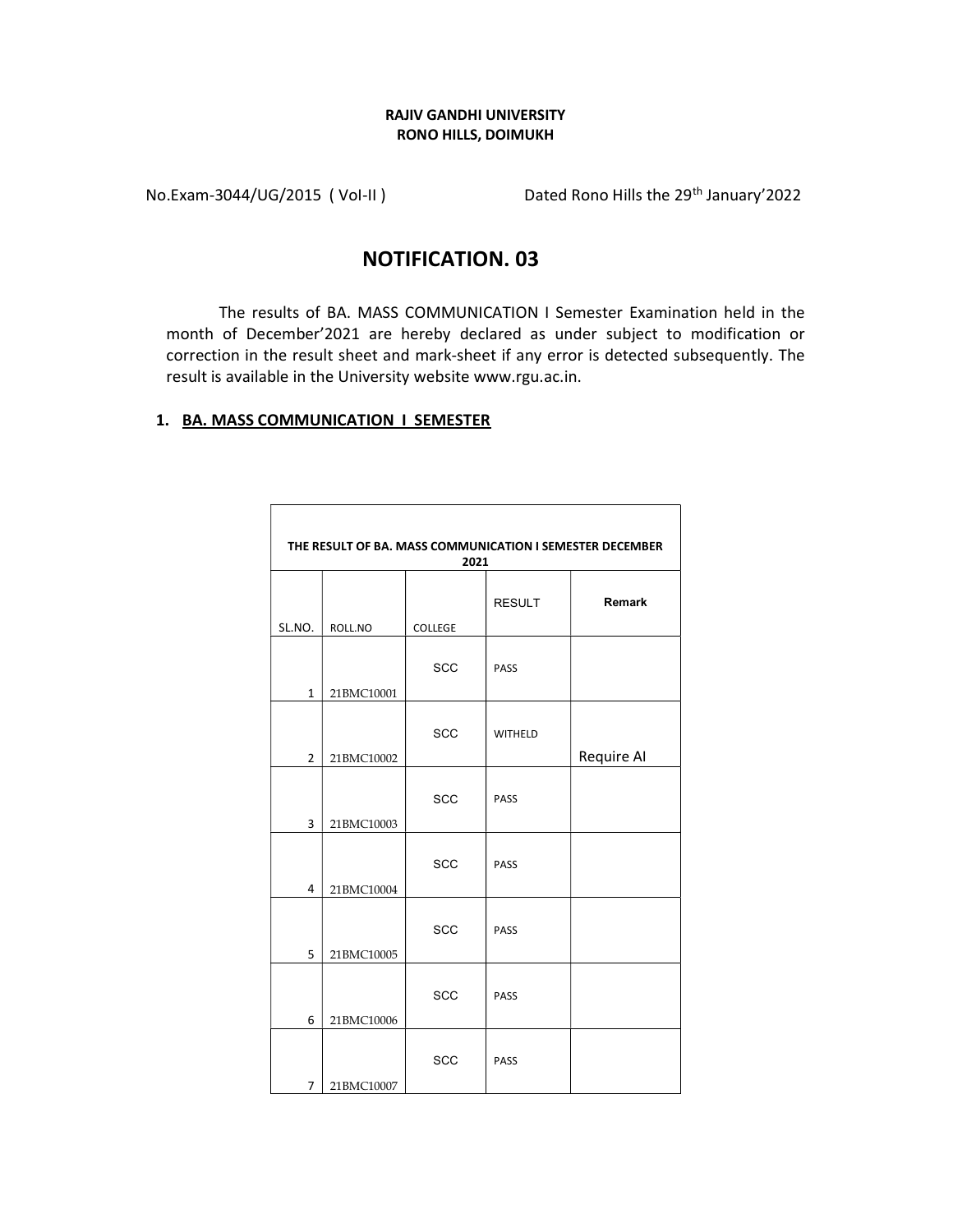| 8  | 21BMC10008 | SCC        | PASS |  |
|----|------------|------------|------|--|
| 9  | 21BMC10009 | SCC        | PASS |  |
| 10 | 21BMC10010 | SCC        | PASS |  |
| 11 | 21BMC10011 | <b>SCC</b> | PASS |  |
| 12 | 21BMC10012 | <b>SCC</b> | PASS |  |
| 13 | 21BMC10013 | <b>SCC</b> | PASS |  |

( Dr. Bijay Raji) Controller of Examinations

No.Exam-3044/UG/2015 ( VoI-II ) Dated Rono Hills the 29th January'2022

Copy to :-

- 1. The Secretary to Hon'ble Governor of Arunachal Pradesh and Chief Rector,Rajiv Gandhi University, Itanagar for information.
- 2. The Director (Higher Education), MHRD, govt. of India, New Delhi for information.
- 3. The Secretary, University Grant Commission, Bahadur Shah Zafer Marg, New Delhi-110002 for information .
- 4. PS to Vice-Chancellor,Rajiv Gandhi University for favour of information to Vice-Chancellor.
- 5. The All Deans, Rajiv Gandhi University for information.
- 6. The Registrar, Rajiv Gandhi University for information.
- 7. All the Heads of Departments/Director,Institute of Tribal Studies,Rajiv Gandhi University for information.
- 8. All the Principal of affiliated colleges to this University for information and necessary action.
- 9. The Secretary (Education) govt. of A.P. Itanagar for information.
- 10. The Director of Higher Education Govt. of A.P. Itanagar, for information.